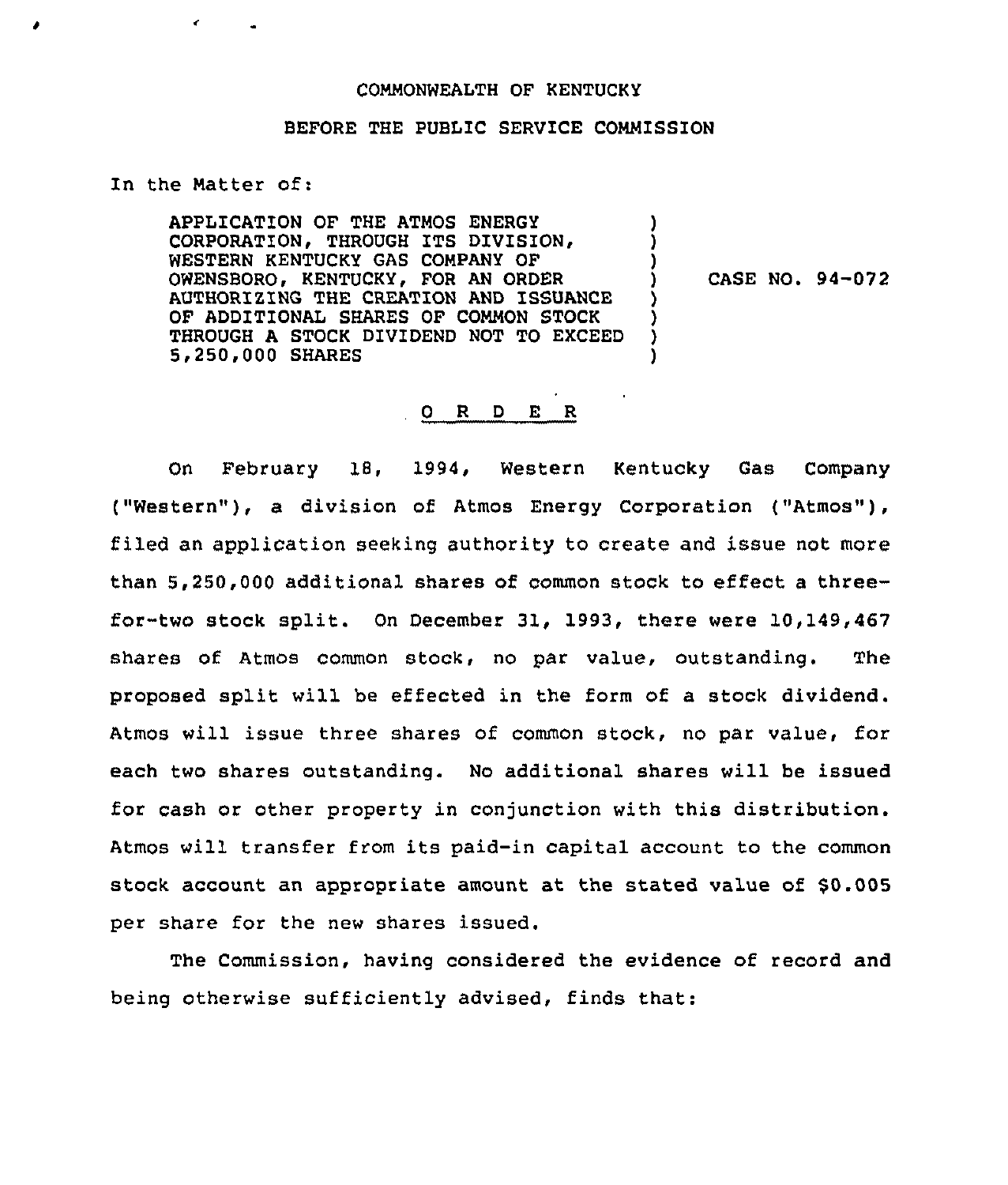1. The proposed stock split will not change the aggregate value of the stock outstanding or generate additional proceeds or obligations to or for Western.

2. The issuance of the above securities by Western is for lawful objects within its corporate purposes, is necessary and appropriate for and consistent with the proper performance of its service to the public, is reasonably necessary and appropriate for such purposes, and should, therefore, be approved.

IT IS THEREFORE ORDERED that:

 $\mathbf{v} = \mathbf{v} \times \mathbf{v}$  .

1. Western be and it hereby is authorized to issue not more than 5,250,000 additional shares of common stock to effect a threefor-two stock split in the form of a stock dividend. No additional shares shall be issued for cash or other property in conjunction with the distribution.

2. Western shall, within 30 days after the issuance of the securities referred to herein, file with the Commission a statement setting forth the date or dates of issuance, the closing price of stock on the last day of trading prior to the split and the first day of trading after the split, the journal entries for the accounting necessary to accomplish the issuance, and all fees and expenses, including underwriting discounts or commissions or other compensation, involved in the issuance and distribution.

3. The transactions authorized herein shall be used only for the lawful purposes set out in the application.

 $-2-$